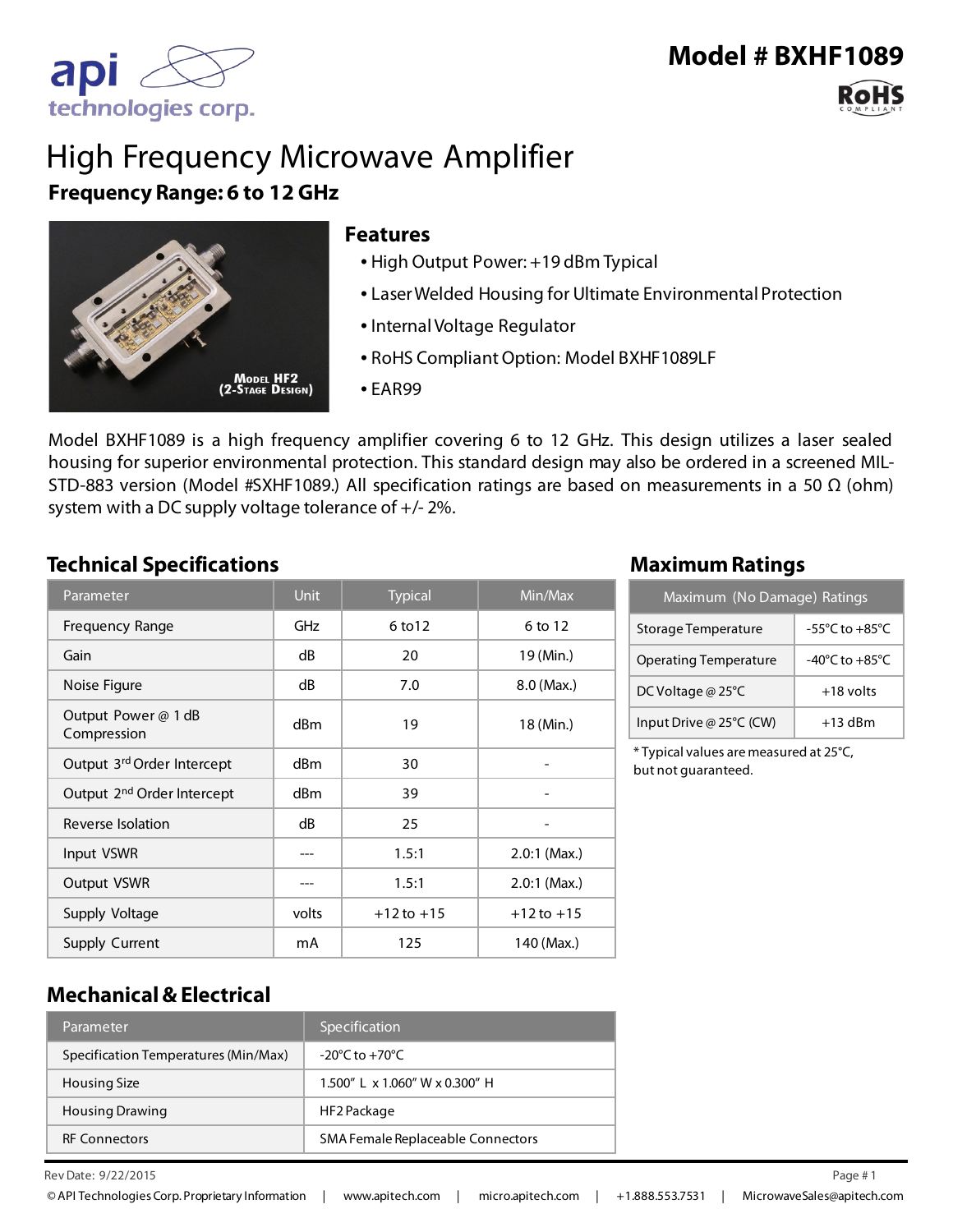# **Model # BXHF1089**



# **Typical Performance Graphs**

Rev Date: 9/22/2015 Page # 2

© API Technologies Corp. Proprietary Information | www.apitech.com | micro.apitech.com | +1.888.553.7531 | MicrowaveSales@apitech.com